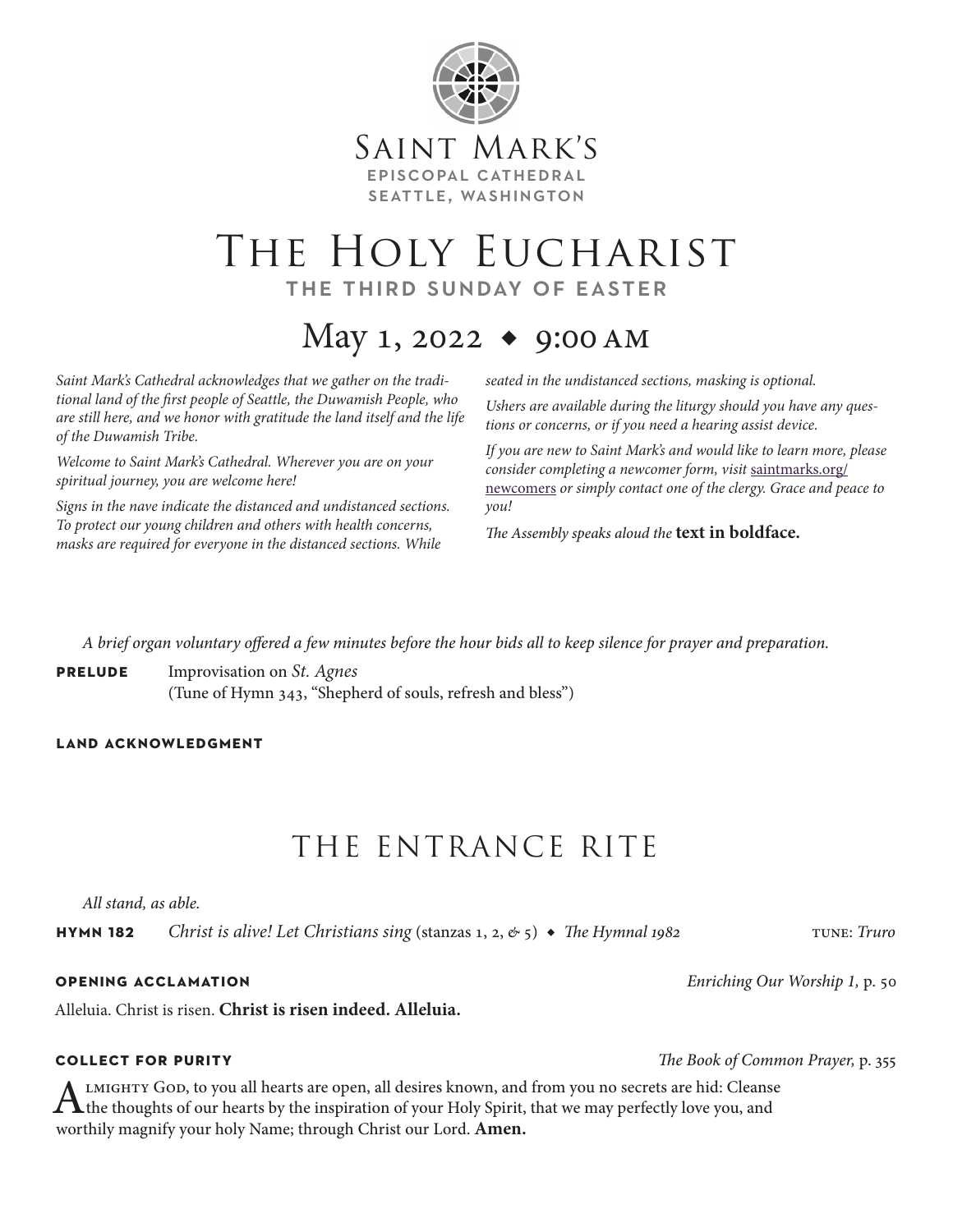

*The Hymnal 1982* #s-278, by permission of Oxford University Press

**collect of the day** *Third Sunday of Easter C Prayers for an Inclusive Church,* adapt.

God be with you. **And also with you.** Let us pray.

God of the new fire and daybreak feasting:<br>
I make us mindful of you in daily routine and in discomfort;<br>
which is the disconfort; call us to the way of the cross and the joy of resurrection;

through Jesus Christ, the Lamb of God. **Amen.**

*Please be seated for the readings.*

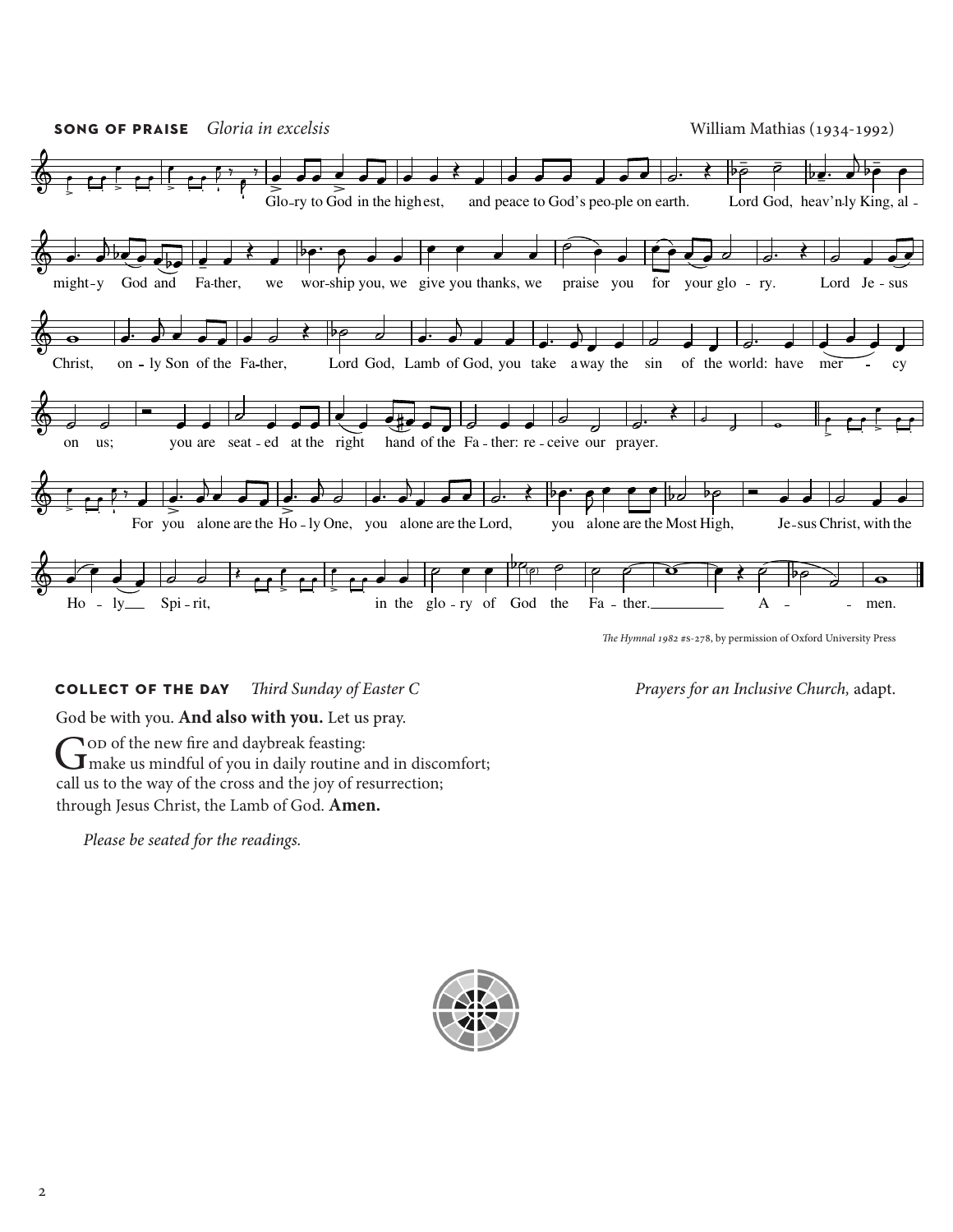## THE LITURGY OF THE WORD

#### **reading** *Acts 9:1-6*

Saul, still breathing threats and murder against the disciples of the Lord, went to the high priest and asked him for letters to the synagogues at Damascus, so that if he found any who belonged to the Way, men or women, he might bring them bound to Jerusalem. Now as he was going along and approaching Damascus, suddenly a light from heaven flashed around him. He fell to the ground and heard a voice saying to him, "Saul, Saul, why do you

persecute me?" He asked, "Who are you, Lord?" The reply came, "I am Jesus, whom you are persecuting. But get up and enter the city, and you will be told what you are to do."

Hear what the Spirit is saying to God's people. **Thanks be to God.**

**PSALM** *Psalm* 30 ◆ *Laudate Dominum* Simplified Anglican Chant, Jerome Meachen (b. 1930)

*The organ will play through the chant once, then all chant the Psalm together.*



I will exalt you, O Lord, because you have lifted me / up \* and have not let my enemies triumph / over me. O Lord my God, I cried out to/ you, \* and you restored me to / health.

```
You brought me up, O Lord, from the / dead; * you restored my life as I was going down to the / grave.
Sing to the Lord, you servants of / his; *
```
give thanks for the remembrance of his / holiness.

For his wrath endures but the twinkling of an / eye, \* his favor for a / lifetime.

Weeping may spend the / night, \* but joy comes in the / morning.

While I felt secure, I said,

"I shall never be dis-/ turbed. \*

 You, Lord, with your favor, made me as strong as the / mountains."

Then you hid your / face, \* and I was filled with / fear.

### **reading** *Revelation 5:11-14*

I looked, and I heard the voice of many angels surrounding the throne and the living creatures and the elders; they numbered myriads of myriads and thousands of thousands, singing with full voice,

"Worthy is the Lamb that was slaughtered to receive power and wealth and wisdom and might and honor and glory and blessing!"

Then I heard every creature in heaven and on earth and under the

I cried to you, O / Lord; \* I pleaded with the Lord, / saying, "What profit is there in my blood, if I go down to the / Pit? \* will the dust praise you or declare your / faithfulness?

Hear, O Lord, and have mercy u-/ pon me; \* O Lord, be my / helper." You have turned my wailing into / dancing; \* you have put off my sack-cloth and clothed me with / joy. *Repeat 2nd half of chant:*

Therefore my heart sings to you without / ceasing; \* O Lord my God, I will give you thanks for / ever.

*The Hymnal 1982* #s-415*;* © 1956, Jerome Webster Meachen.

earth and in the sea, and all that is in them, singing,

"To the one seated on the throne and to the Lamb be blessing and honor and glory and might forever and ever!"

And the four living creatures said, "Amen!" And the elders fell down and worshiped.

Hear what the Spirit is saying to God's people.

**Thanks be to God.**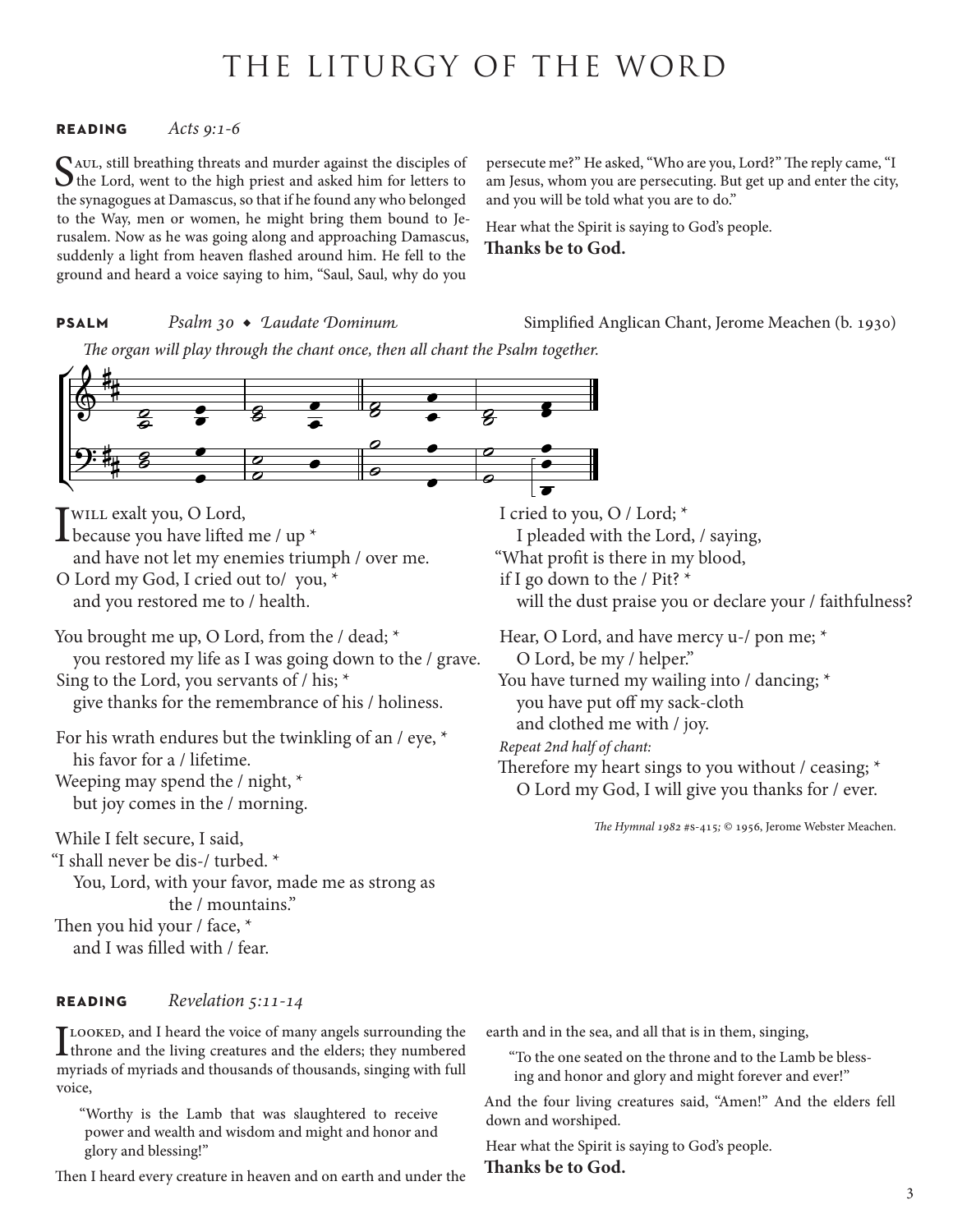*After a brief silence the Presider stands; all rise, as able, for the proclamation of the Gospel.*

**gospel acclamation** music by Melchoir Vulpius (1560?-1616)

*The choir introduces the refrain, all repeat it. The choir chants the verse and all respond with the refrain.*



*Verse:* Christ being raised from the dead will never die again; death no longer has dominion over him.

*Wonder, Love, & Praise* #848; refrain after *Gelobt sei Gott*, © 1996 John L. Hooker.

#### **the holy gospel** *John 21:1-19*

The Holy Gospel of our Lord Jesus Christ according to John. **Glory to you, Lord Christ.**

**J** esus showed himself again to the disciples by the Sea of Tiberias;<br>and he showed himself in this way. Gathered there together were and he showed himself in this way. Gathered there together were Simon Peter, Thomas called the Twin, Nathanael of Cana in Galilee, the sons of Zebedee, and two others of his disciples. Simon Peter said to them, "I am going fishing." They said to him, "We will go with you." They went out and got into the boat, but that night they caught nothing.

Just after daybreak, Jesus stood on the beach; but the disciples did not know that it was Jesus. Jesus said to them, "Children, you have no fish, have you?" They answered him, "No." He said to them, "Cast the net to the right side of the boat, and you will find some." So they cast it, and now they were not able to haul it in because there were so many fish. That disciple whom Jesus loved said to Peter, "It is the Lord!" When Simon Peter heard that it was the Lord, he put on some clothes, for he was naked, and jumped into the sea. But the other disciples came in the boat, dragging the net full of fish, for they were not far from the land, only about a hundred yards off.

When they had gone ashore, they saw a charcoal fire there, with fish on it, and bread. Jesus said to them, "Bring some of the fish that you have just caught." So Simon Peter went aboard and hauled the net ashore, full of large fish, a hundred fifty-three of them; and though there were so many, the net was not torn. Jesus said to them, "Come

and have breakfast." Now none of the disciples dared to ask him, "Who are you?" because they knew it was the Lord. Jesus came and took the bread and gave it to them, and did the same with the fish. This was now the third time that Jesus appeared to the disciples after he was raised from the dead.

When they had finished breakfast, Jesus said to Simon Peter, "Simon son of John, do you love me more than these?" He said to him, "Yes, Lord; you know that I love you." Jesus said to him, "Feed my lambs." A second time he said to him, "Simon son of John, do you love me?" He said to him, "Yes, Lord; you know that I love you." Jesus said to him, "Tend my sheep." He said to him the third time, "Simon son of John, do you love me?" Peter felt hurt because he said to him the third time, "Do you love me?" And he said to him, "Lord, you know everything; you know that I love you." Jesus said to him, "Feed my sheep. Very truly, I tell you, when you were younger, you used to fasten your own belt and to go wherever you wished. But when you grow old, you will stretch out your hands, and someone else will fasten a belt around you and take you where you do not wish to go." (He said this to indicate the kind of death by which he would glorify God.) After this he said to him, "Follow me."

The Gospel of the Lord. **Praise to you, Lord Christ.**

**homily** The Reverend Canon Eliacín Rosario-Cruz

*Following the homily, the assembly is invited into a period of silence, reflecting on the scriptures and sermon. Please stand, as able, when the Presider stands to introduce the Creed.*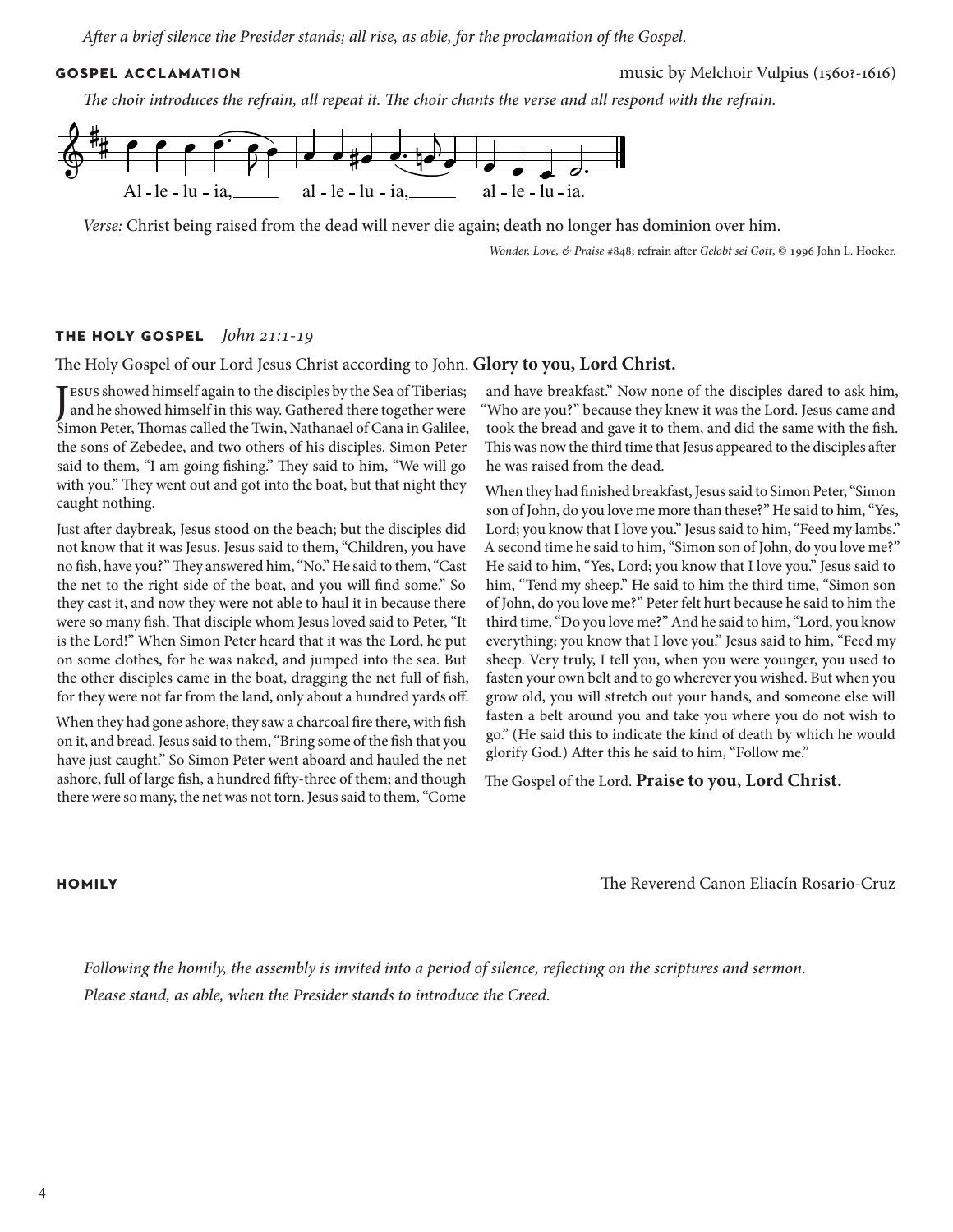- **We believe in one God, the Father, the Almighty, maker of heaven and earth, of all that is, seen and unseen.**
- **We believe in one Lord, Jesus Christ, the only Son of God, eternally begotten of the Father, God from God, Light from Light, true God from true God, begotten, not made, of one Being with the Father; through him all things were made. For us and for our salvation he came down from heaven, was incarnate of the Holy Spirit and the Virgin Mary and became truly human. For our sake he was crucified under Pontius Pilate; he suffered death and was buried. On the third day he rose again in**

#### **the nicene creed** *Authorized for use by the 1997 General Convention*

**accordance with the Scriptures; he ascended into heaven and is seated at the right hand of the Father. He will come again in glory to judge the living and the dead, and his kingdom will have no end.**

**We believe in the Holy Spirit, the Lord, the giver of life, who proceeds from the Father, who with the Father and the Son is worshiped and glorified, who has spoken through the prophets. We believe in one holy catholic and apostolic Church. We acknowledge one baptism for the forgiveness of sins. We look for the resurrection of the dead, and the life of the world to come. Amen.**

#### **prayers of the people**

*After each petition:*

Risen Lord, **hear our prayer.**

*The Presider concludes the prayers with a collect; all respond:* **Amen.**

### **the peace**

The peace of Christ be always with you. **And also with you.**

*All exchange a sign of peace, respecting others' desires for distance to be maintained.* 

#### **birthday & anniversary blessings**

*Those celebrating birthdays and anniversaries this month are invited to come forward to receive a blessing. All stand, as able, and joins the Presider in saying the prayers.*

#### *Birthdays:*

**Watch over your children, O Lord, as their days increase; bless and guide them wherever they may be. Strengthen them when they stand; comfort them when discouraged or sorrowful; raise them up if they fall; and in their hearts may your peace, which passes understanding, abide all the days of their lives; through Jesus Christ our Savior. Amen.**

### *Anniversaries:*

**Loving God, in the mystery of the Holy Trinity, you reveal yourself as a community of self-giving love. We thank you for bringing us together into families. Bless we pray these couples who celebrate the anniversaries of their commitments to one another, and grant that they may grow in grace, fidelity and mutual affection all the days of their lives, through Jesus Christ our Savior. Amen.**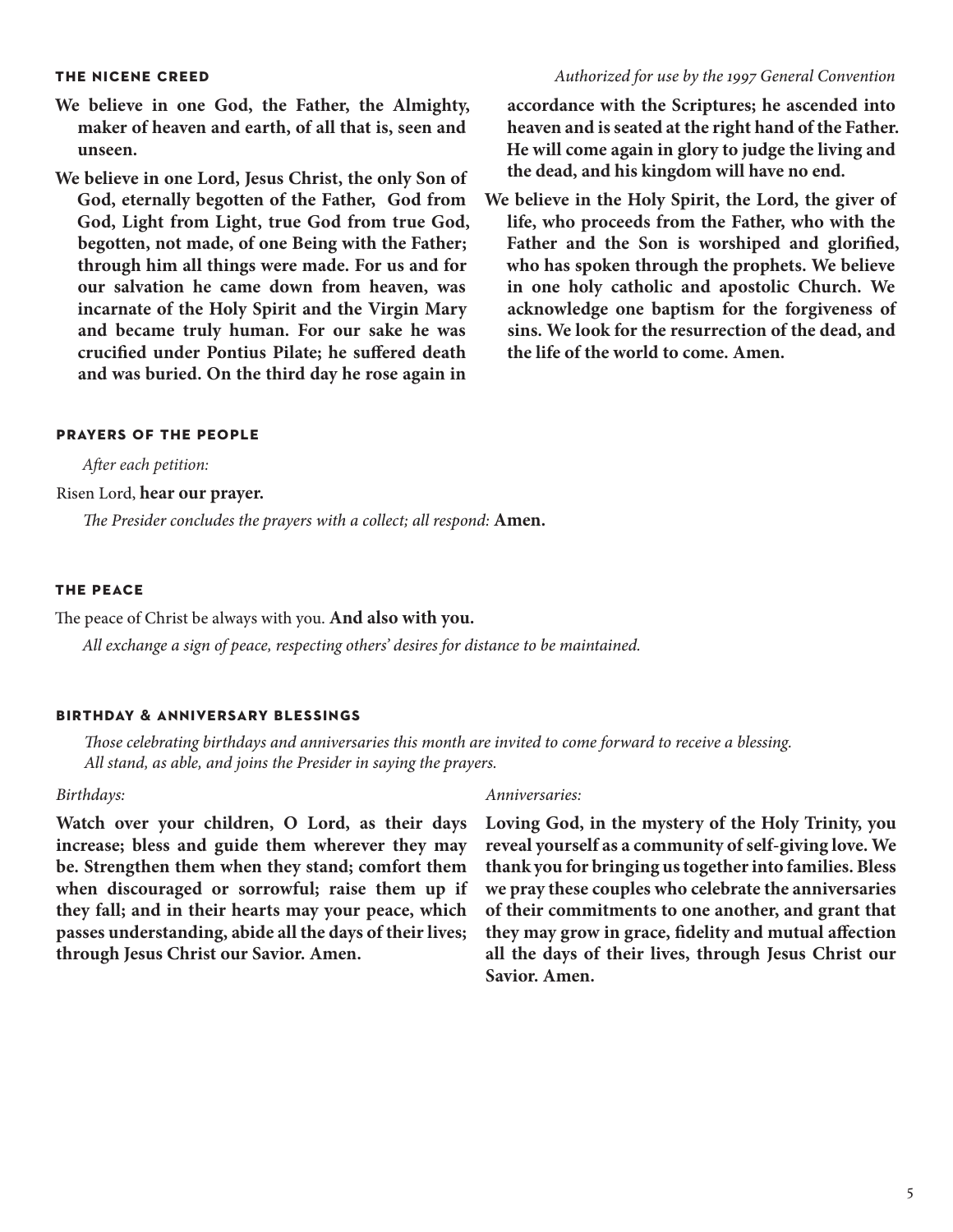## THE LITURGY OF THE TABLE

#### **offertory**

*An offering of money is received. Everyone participating in Saint Mark's Cathedral's worship at this time in any way is invited to make an offering as an expression of gratitude for God's generosity. Together, our gifts make possible this community of welcome, reconciliation and service. All worshipping in person are invited to place their offering in baskets as they are passed through through the rows.* 

Links to donate to Saint Mark's online are located on the livestream page. Visit [saintmarks.org/give](http://saintmarks.org/give), *or use the Venmo mobile app* (*@SaintMarksCathedralSeattle, or scan the code at right*)*, or visit this link on your mobile device:* <https://venmo.com/saintmarkscathedralseattle>*. If Venmo asks you for a four-digit code, enter 2076.*

*You may also mail your gift to the cathedral:* 1245 10th Ave. E, Seattle,WA 98102.

**ANTHEM** Let us come to the table of God words  $\phi$  words  $\phi$  music: Karen Marrolli (2015)

Let us come to the table of God, for the banquet is spread: Cup of Life, Living Bread. Let us come to the table of God.

Let us feast on the love of our God: Cup of Hope, Bread of Heav'n, peace restored, healing giv'n. Let us feast on the love of our God.

Let us go to the people of God, granting love, granting grace, in ev'ry time and place. Let us go to the people of God.

*All stand, as able.*

### **the great thanksgiving** *Prayers for an Inclusive Church,* adapt.

God be with you. **And also with you.** 

Lift up your hearts. **We lift them to God.** 

Let us give thanks to the Lord our God. **It is right to give God thanks and praise.**

Eternal God, in the abundance of your love you have caused all things to be; from dust and spirit you have woven our humanity; in all our wanderings you never cease to call us to fullness of life.

You gave us Jesus, son of Mary, the bread of life broken for the world; he fed us and feasted with us, he healed us and suffered for us; his dying and rising have set us free from the poverty of sin and the famine of death.

Therefore, with all whom you have made, with all who hunger for your kingdom, with the saints and all the choirs of angels, we take up the song of your praise.





6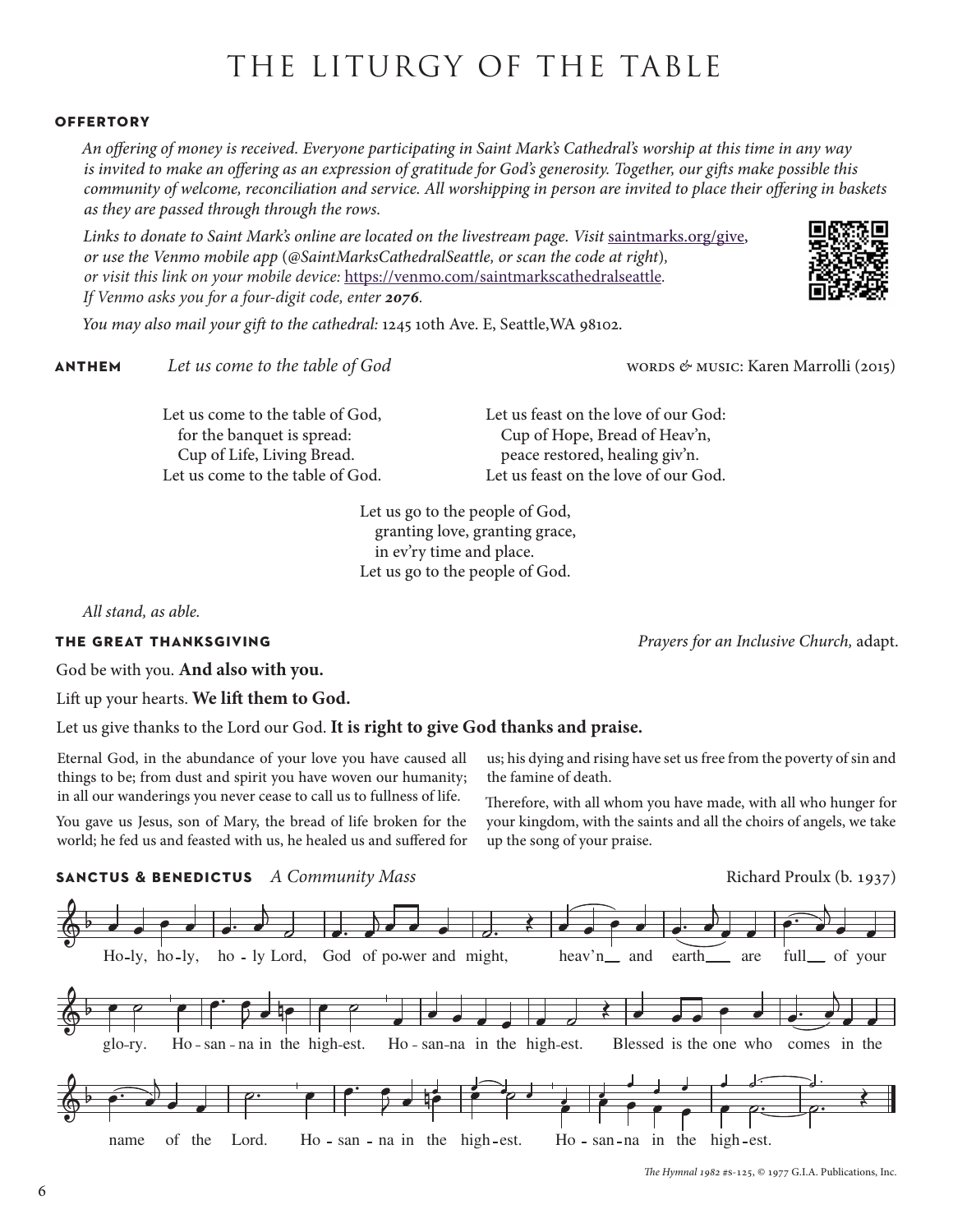We ask that your Holy Spirit fall upon us and upon these gifts, that these fragile, earthly things may be to us the body and blood of our Lord and brother, Jesus Christ.

On the night he was betrayed, Jesus gathered with his faltering friends. He took bread, gave thanks, broke it and said: "This is my body, which is given for you. Do this in remembrance of me."

In the same way after supper, he took the cup of wine, saying, "This cup is the new covenant in my blood. Do this, whenever you drink it, in remembrance of me."

As on that night, so here and now he offers himself in touch and taste beyond all that words can hold. And so we proclaim the great mystery of faith, saying:

## **Christ has died. Christ is risen. Christ will come again.**

Therefore, we come in memory and hope, responding to your call and the promise that echoes from the dawn of time.

May mind and heart be held by your self-giving love as we stand before the cross, approach the empty tomb, and praise the one whose name is lifted high above all earthly power.

Receive our broken offering through Christ's grace and bind us in communion with all who share your gifts; through Jesus Christ, in whom all ages and all worlds are drawn into the undying love of God, our Mother, Lover, and Friend, now and forever. **AMEN.**

#### **the lord's prayer** *Ambrosian chant* on the compact of the compact of the compact of the compact of the compact of the compact of the compact of the compact of the compact of the compact of the compact of the compact of the compact of the compact of the compa  $\bullet$  $\bullet$  $\overline{\cdot}$  $\overline{\bullet}$  $\overline{\bullet}$  $\overline{\phantom{0}}$  $\overline{\bullet}$  $\overline{\bullet}$ . . <u>. . . . . . . . . . . . . . . . .</u> . . . . Our Fa-ther in hea-ven,  $\bullet$  . . . .  $\bullet$  $\overline{a}$  $\bullet$   $\bullet$   $\bullet$  $\overline{\mathcal{P}}$  $\bullet$  us. gainst dai ly we Give us to-day our dai-ly bread. For-give us our sins as we for-give those who sin a-gainst us. Save us from the time of trial, and de-li-ver us from e - vil. For the king-dom, the po-wer, and the glo-ry are yours, now and for  $e\overline{v}$  - er. A  $\overline{\cdots}$  $\overline{\bullet}$  $\bullet$   $\circ$   $\bullet$   $\bullet$   $\bullet$   $\overline{\bullet}$  $\overline{\phantom{a}}$  $\overline{\bullet}$  $\sigma$   $\bullet$   $\sigma$   $\circ$  $A - \widetilde{men}$ .  $\overline{\phantom{0}}$ *The Hymnal 1982* #s-148, adapt. Mason Martens (b. 1933) © 1971 by Mason Martens.

*In silence, the Presider breaks the consecrated bread.*

**the breaking of the bread** *This is the feast of victory for our God* tune: *Festival Canticle*

*All sing the antiphon. The choir sings the verses, all repeating the antiphon as indicated.*



*Verse:* Worthy is Christ, the Lamb who was slain, whose blood set us free to be people of God. **ANTIPHON** *Verse:* Power, riches, wisdom, and strength, and honor, blessing, and glory are his **ANTIPHON**

*The Hymnal 1982* #417, ©1978 by permission of Augsburg Publishing House.

#### **invitation to communion**

#### The Gifts of God for the People of God.

*All may be seated for the time of Communion. All seeking God are welcome at Christ's Table.* 

*Please follow the directions of the Liturgical Ministers. Bread and wine are distributed at standing stations at the head of three aisles. The bread will placed into your outstretched palm taking care not to touch your hand. If you prefer a gluten-free wafer, simply ask for one at the time of Communion. If you wish to receive a blessing instead, please cross your arms in front of your chest.*

*Intinction (dipping the bread in the wine) is not available at this time. If you do not wish to drink from the common cup, please cross your arms in front of your chest as you pass by the chalice. The full grace of the sacrament is received with only the bread.*